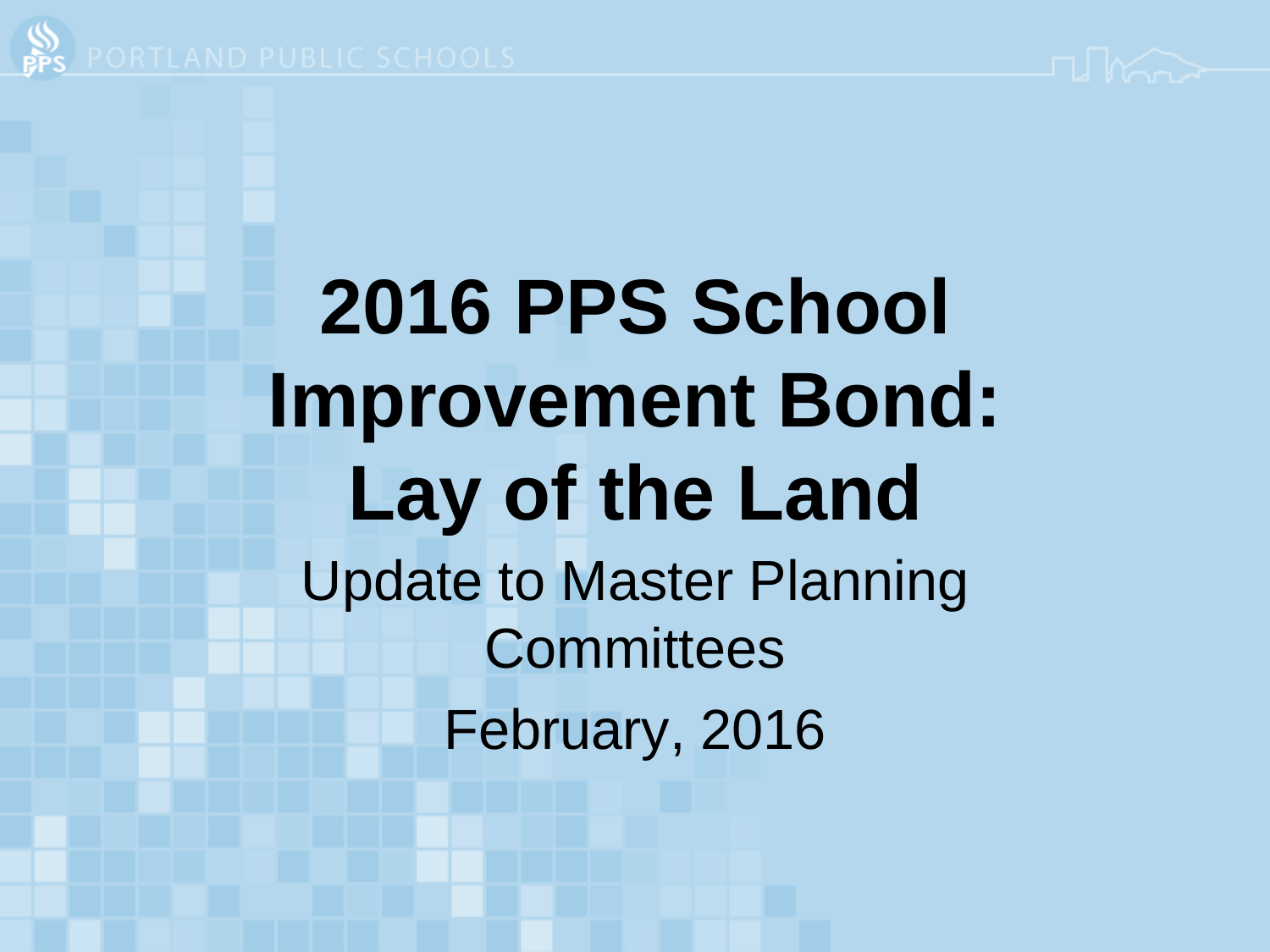# **What You Will Hear**

- 1. How we got here
	- Background on Long Range Facilities Plan
	- Background on School Improvement Bond Development
- 2. Lay of the Land
	- Learnings from recent public opinion research
- 3. Keys for success in 2016
	- How you can help PPS prepare to refer a strong bond measure

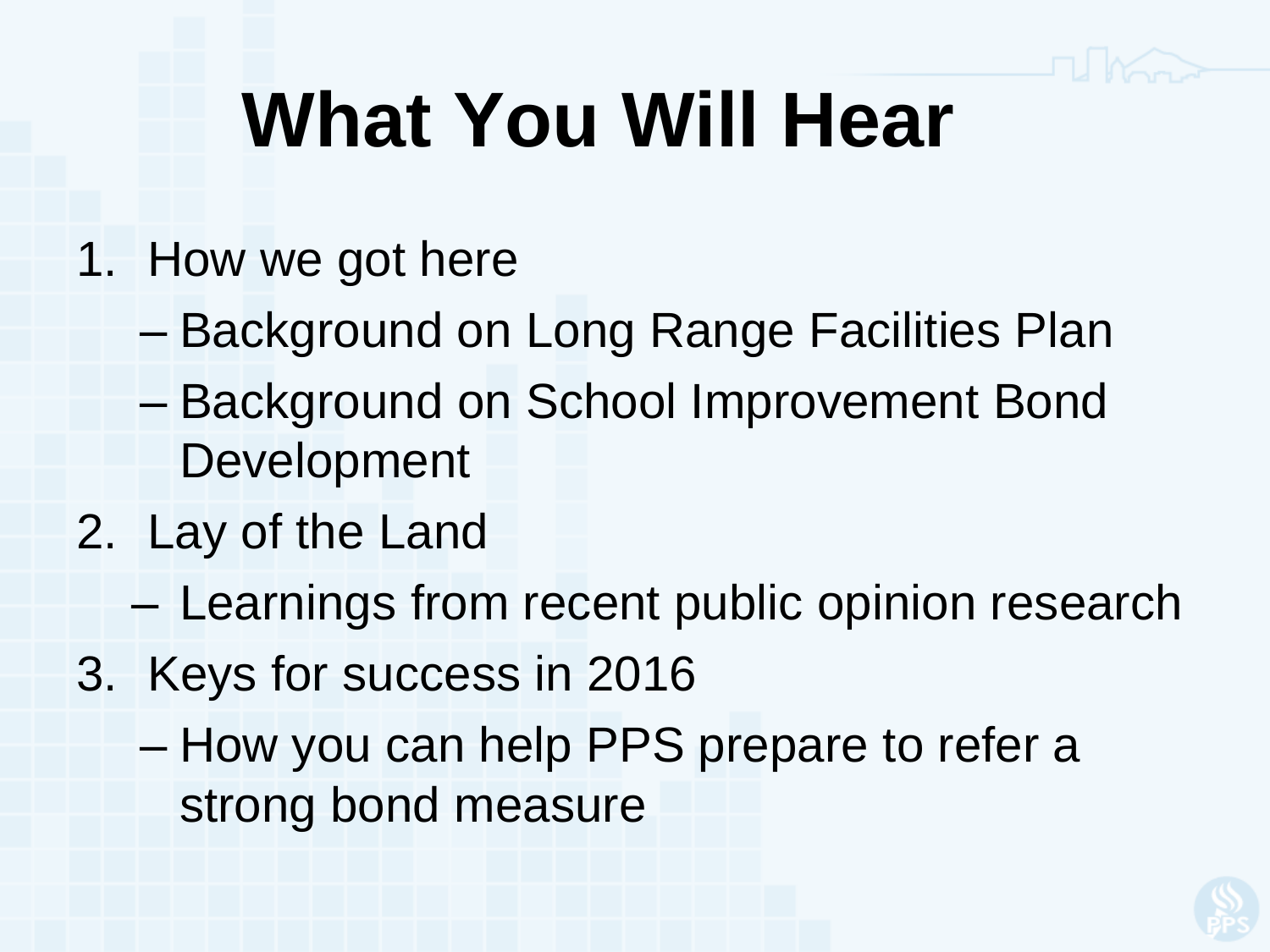## **How We Got Here**

#### **2011**

- PPS school bond defeated by voters. 50.3% no vote.
- PPS re-groups. Forms Long Range Facilities Advisory Committee.

#### **2012**

- PPS Adopts Long Range Facilities Plan.
- Research and community input identifies community priorities.
- Bond Advisory Committee Recommends new bond.
	- Start with high schools
	- Seismic safety & roofs
	- ADA access
	- Science labs

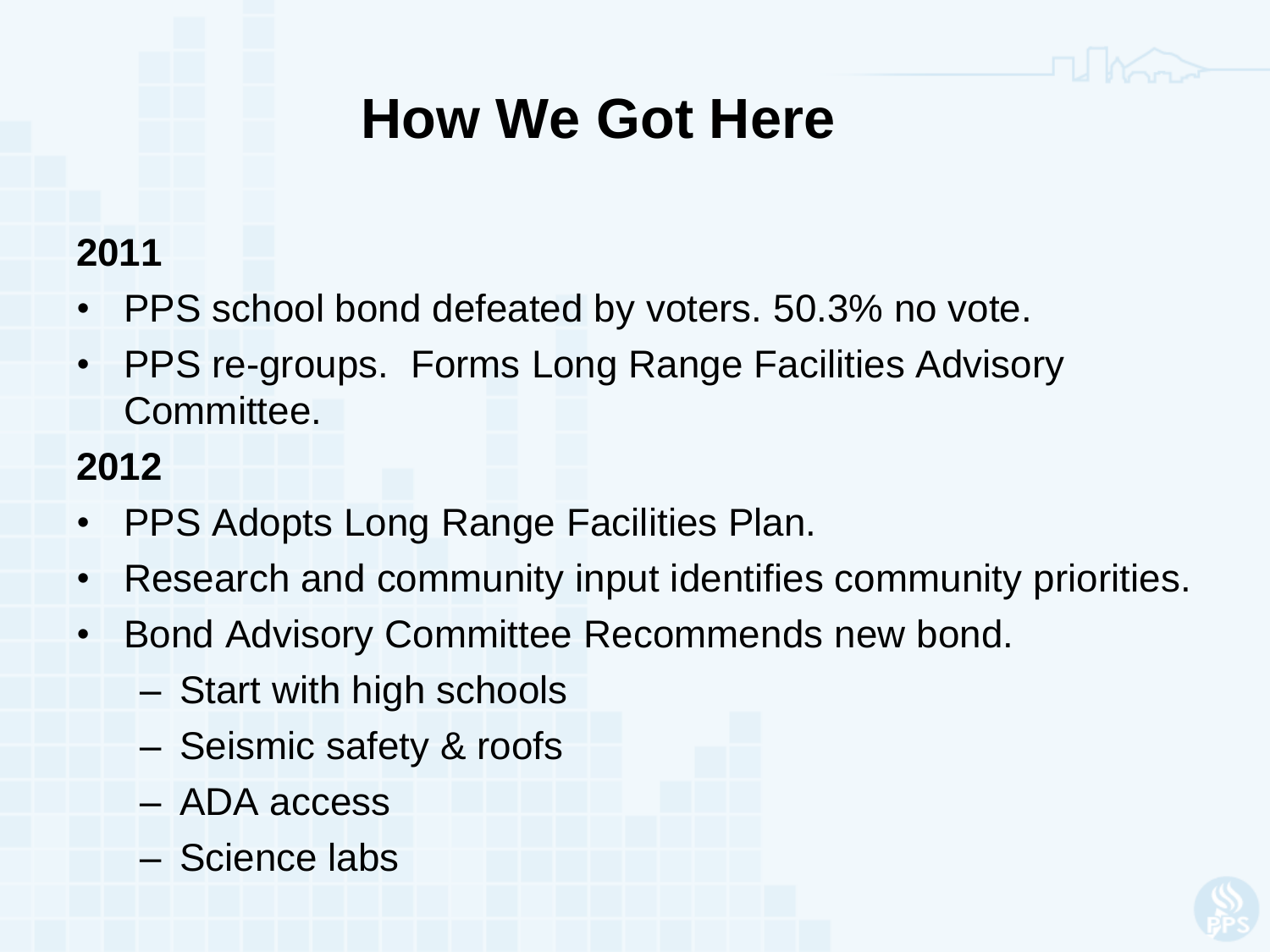### **How We Got Here**

#### **2012 Continued**

- PPS Board refers new, focused bond to voters.
- Voters approve new bond. 66.5% vote yes.

#### **2013 – 15**

- High School Ed Specs developed with broad community input.
- Roosevelt & Franklin HS master planning and design completed.
- Summer improvement projects on 45 schools to date.

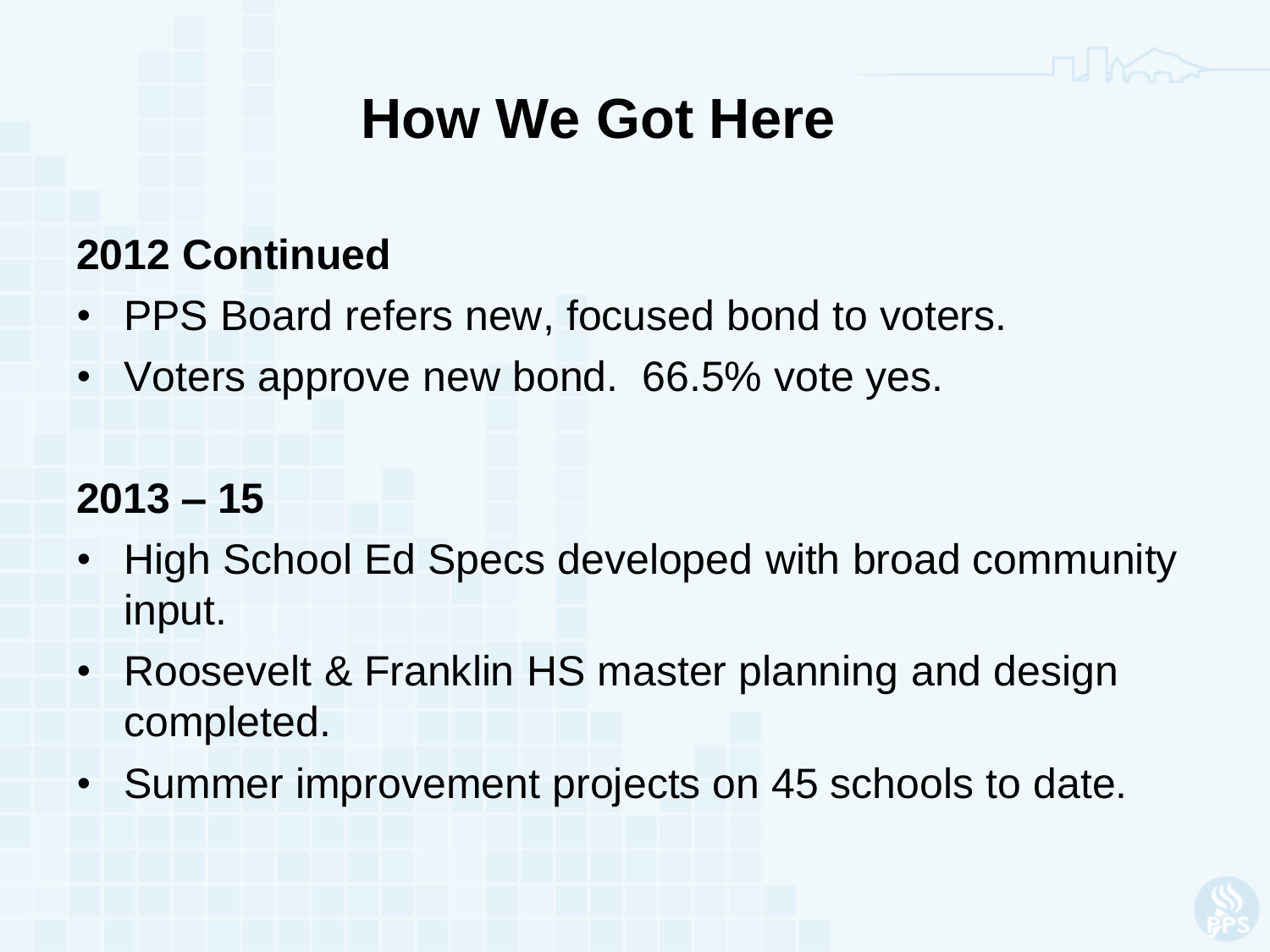## **How We Got Here**

#### **2015**

- Bond development committee re-convened. Recommends Benson, Lincoln, and Madison for master planning; continued focus on building safety & access.
- Construction breaks grounds on Roosevelt, Franklin, and Faubion K-8.
- PPS Assesses community involvement in master planning thus far; implements recommended improvements.
- PPS tracks public opinion regarding priorities and support. **2016**
- Benson, Lincoln, Madison master planning begin.
- Preparations for 2016 bond referral underway.

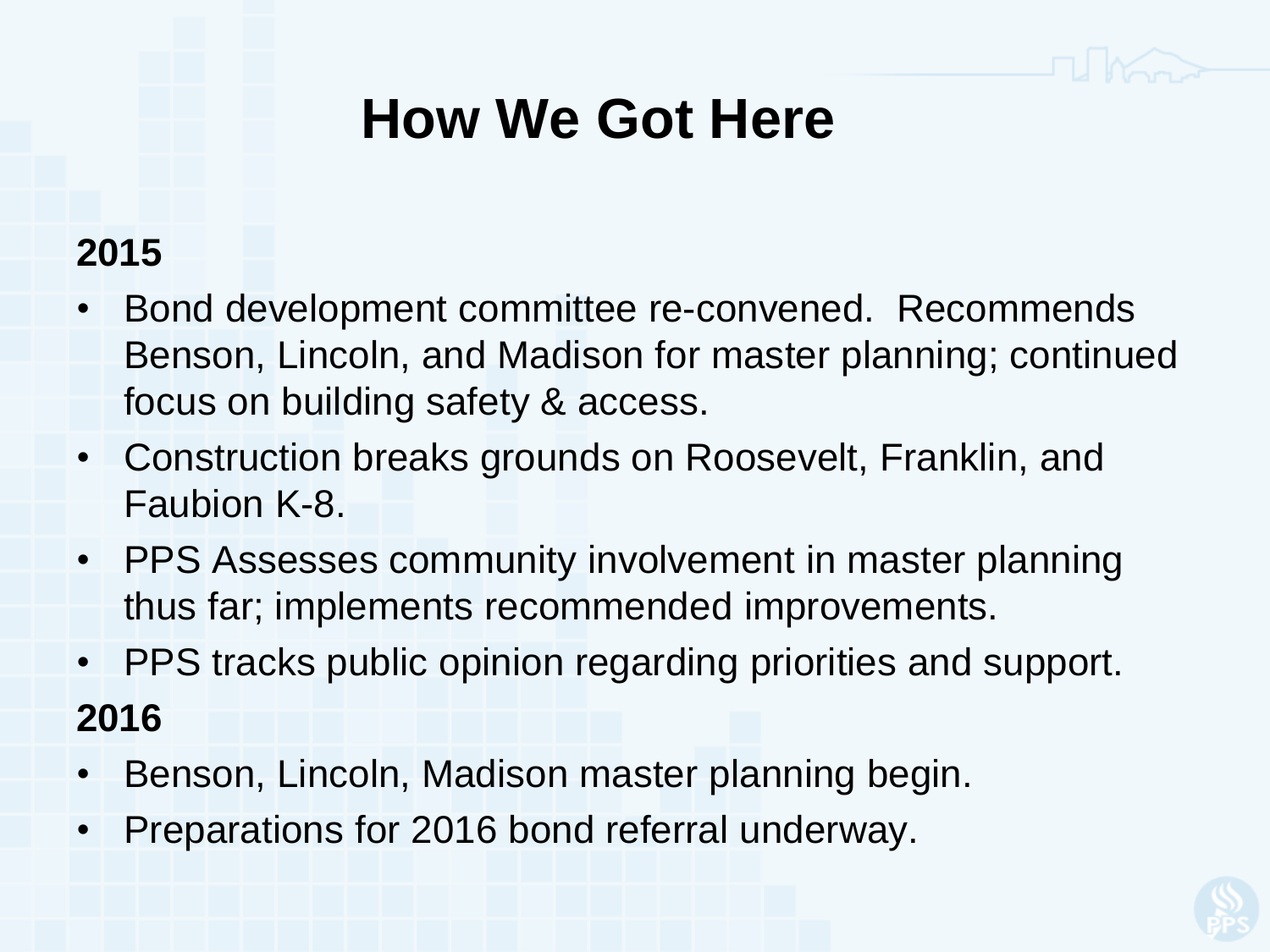## **Lay of the Land Today**

• **Nearly 6 in 10 voters say that they would support a \$638 million bond measure to improve schools. (approximately \$1.75 per \$1,000)** 

The first survey question asked:

*"Shall Portland Public Schools issue up to \$638 million of general obligation bonds to improve schools?"* (Q1). Fifty-eight percent (58%) said they would vote yes, 27% said that they would vote no, and 15% were undecided. The wording for this question mirrors the language from the 2012 bond measure.

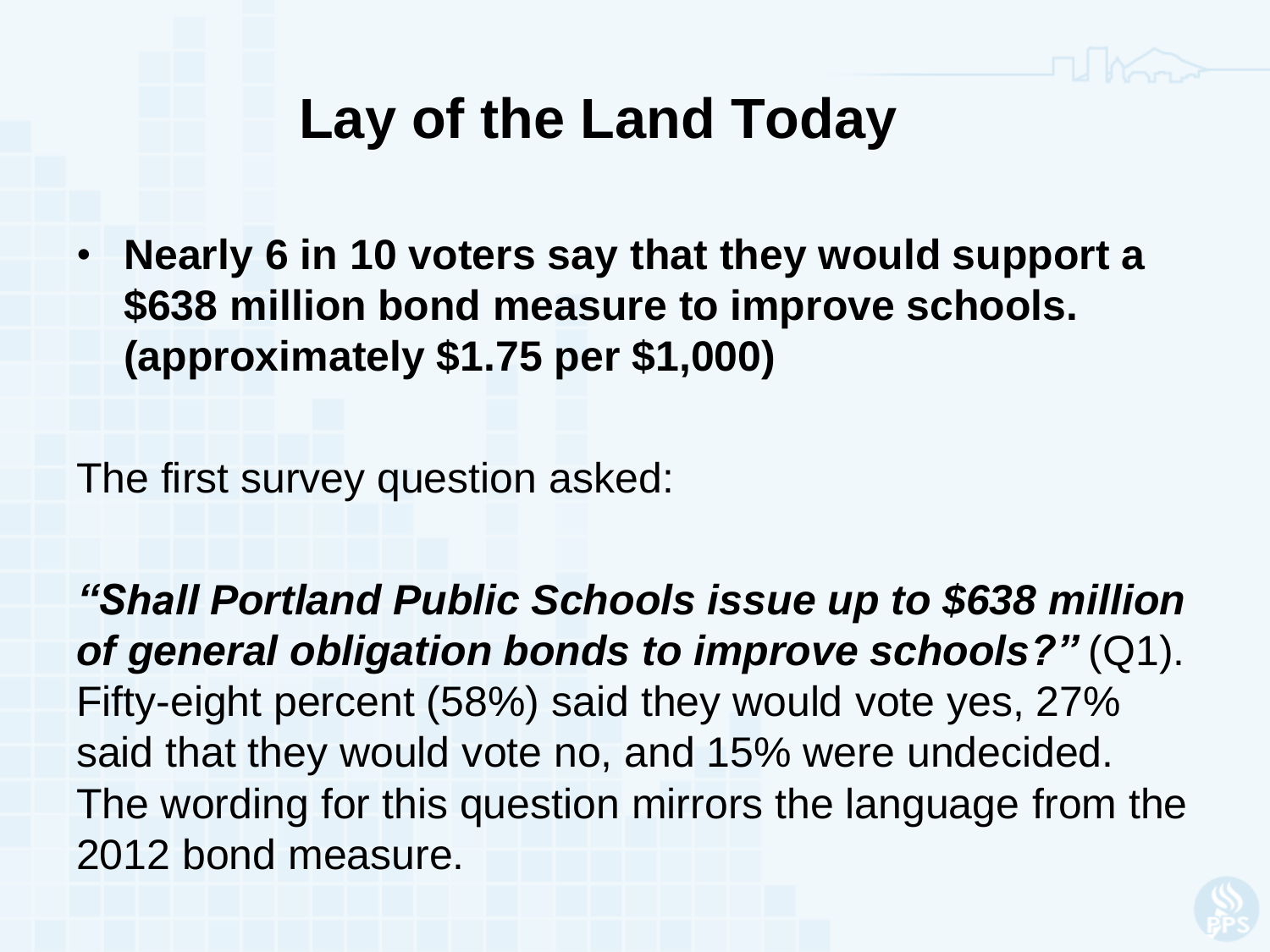## **Lay of the Land Today**

- **When given more information about specific planned improvements and potential property tax rates, support for the bond measure declined to 51%- 46% depending on the cost.**
- (Split Sample A; N=300) A bond measure to fund school building improvements such as repairing roofs, strengthening against earthquakes and full re-builds of Benson, Lincoln, and Madison high schools. The rate for this bond would be \$1.50 per \$1.000 of a property's assessed value. This measure would cost a home assessed at \$200,000 for property tax purposes \$300 a year for 8 years.
- (Split Sample B; N=300) A bond measure to fund school building improvements such as repairing roofs, strengthening against earthquakes and full re-builds of Benson, Lincoln, and Madison high schools. The rate for this bond would be \$2.00 per \$1.000 of a property's assessed value. This measure would cost a home assessed at \$200,000 for property tax purposes \$400 a year for 8 years.

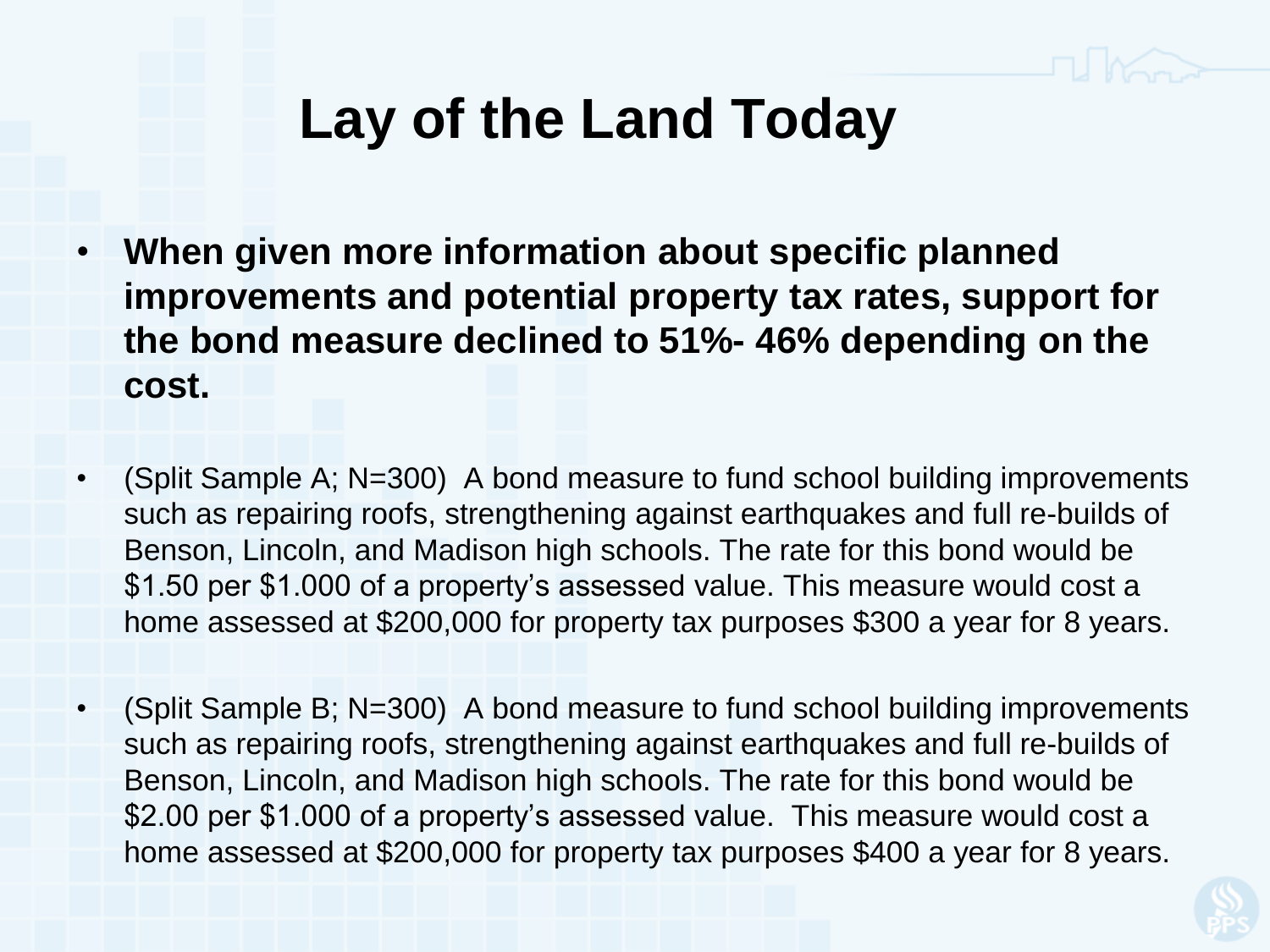## **Lay of the Land**

### **Priorities of voters remain exactly the same**

- Replace Leaking Roofs 8.1/10
- Renovate run-down school buildings 7.5/10
- Strengthen against earthquakes 7.3/10
- Modernize Science Labs 6.8/10
- Improve access 6.8/10
- Continue long term plan to re-build schools 6.7/10
- Build new hands on learning spaces 6.5/10
- Re-build Benson, Lincoln, Madison high schools 6.3/10

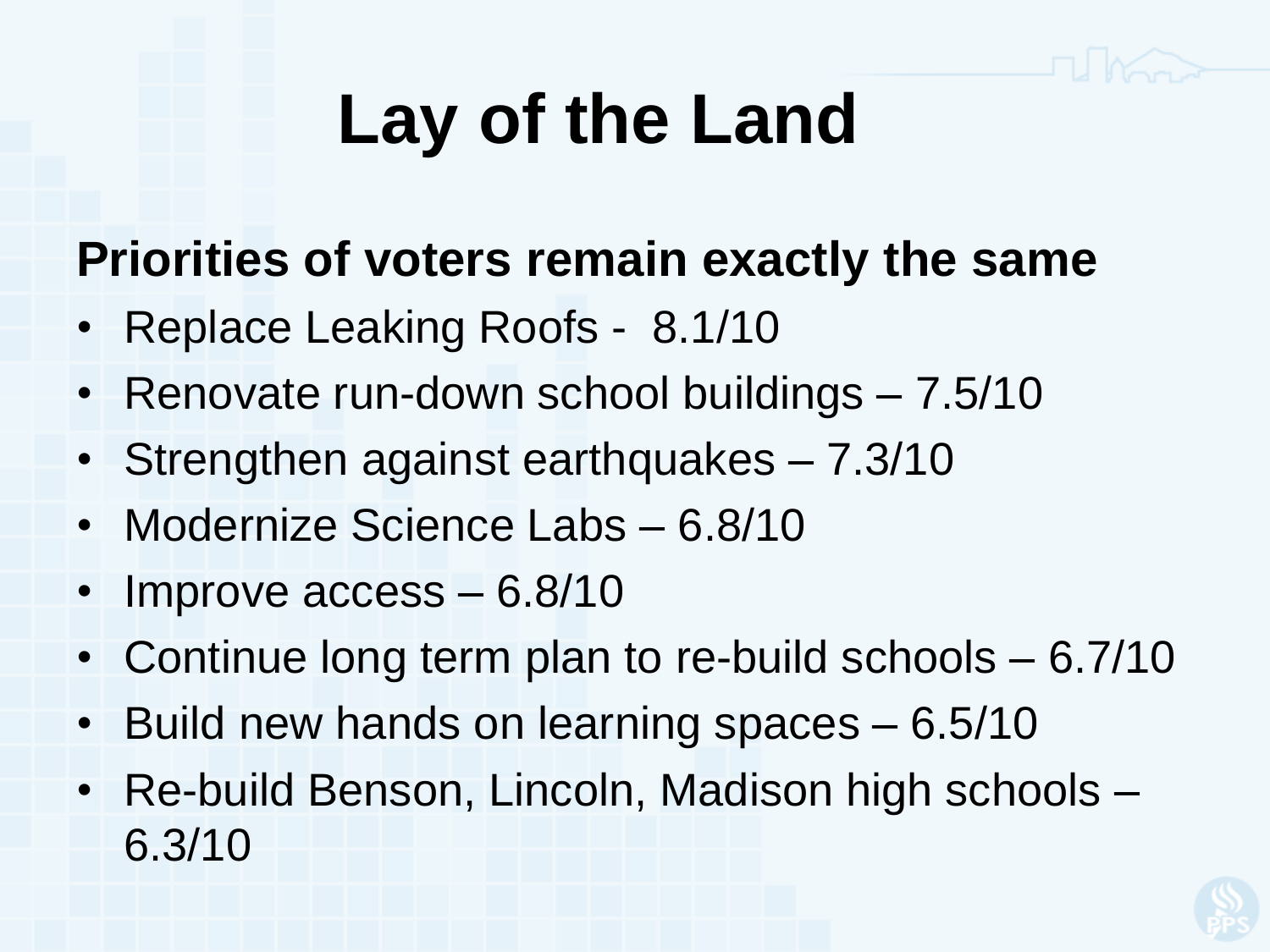## **Lay of the Land**

• 33% of voters have heard about the school bond. This is down from 48% in 2014.

• Of those who have heard about the bond 62% give PPS a positive rating. 25% are negative.